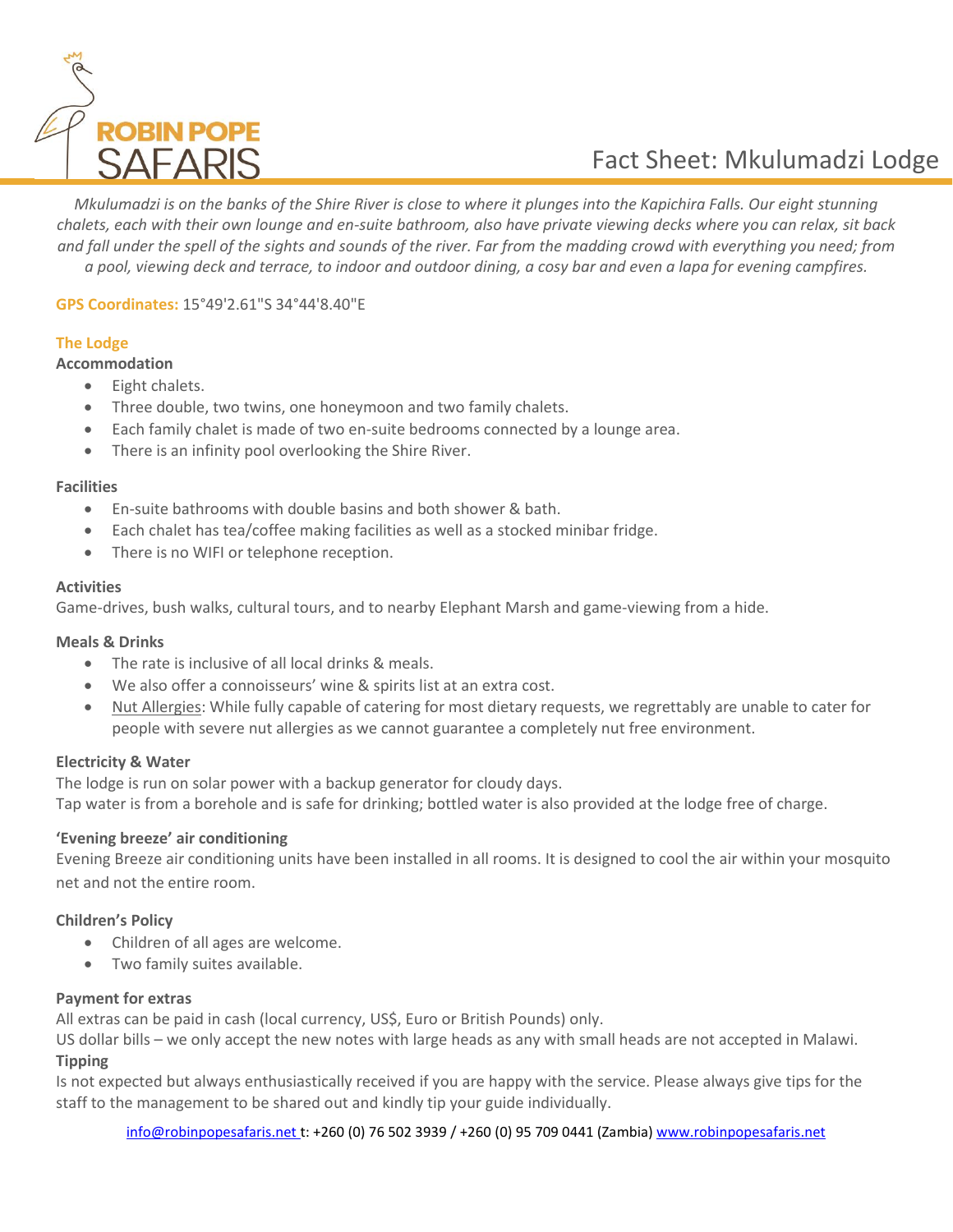## **Open**

Open all year round.

## **Travel information**

## **International flights**

South African Airways, Ethiopian Airways and Kenya Airways fly into Blantyre and Lilongwe.

## **Getting to the lodge**

It is a 2-hour scenic road transfer from Blantyre to the lodge.

From Lilongwe guests are advised to take a 1 hour and 15 minutes flight in a small aircraft to the Majete Airstrip airstrip\*. Road transfer from the airstrip to the lodge is approximately 20 minutes. It is also possible to do a 5-hour road transfer from Lilongwe.

\*During the rainy season the Nchalo airstrip is used (45-minute drive to the lodge) and in the event of bad weather conditions only Chileka Airport in Blantyre is operational. It is a 1 hour 45-minute drive to the lodge from here.

Guests coming from South Luangwa in Zambia should take a 2-hour charter flight to Blantyre where they will clear customs and continue on a 2-hour scenic road transfer to the lodge.

**Please note** that entrance to the park is restricted to the hours 7am – 6pm. Special arrangements need to be made in advance for arrivals outside of these times.

## **Visas**

All travellers must be in possession of a valid passport when entering and leaving the country. Please do check with Department of Immigration Malawi if you need to apply for your visa in advise or can acquire it on arrival https://www.immigration.gov.mw/visa/countries-whose-nationals-need-visa-when-coming-to-malawi/.

When applying for the visa you will need to submit an invitation letter which we are happy to assist with! We would need the following information for the letter:

- Name of Traveller
- Date of Birth
- Passport Number
- Date of issue
- Date of expiry
- Nationality

Currently the visa fees available at the ports of entry are as follows: Single entry (valid for 3 months) - US\$75 Multiple entry (valid for 6 months) - US\$150

Online visa service: applicants can register and login on the e-visa platform, fill and submit and applications, upload supporting documents including applicants' photo and pay the visa fees in advance in line with new payment arrangements. To apply for an e-visa, register and login to the Immigration website: www.immigration.gov.mw or [www.evisa.gov.mw.](http://www.evisa.gov.mw/)

## **Airport Tax**

Most airlines now include airport taxes in the tickets. But for charter flights these may still be payable, these will be communicated at the time of booking by our reservations team.

## **Health**

All visitors should be medically insured.

- We recommend that visitors to Zambia take malaria prophylactics.
- Tetanus, polio, typhoid, and the hepatitis vaccinations are recommended.
- [info@robinpopesafaris.net](mailto:info@robinpopesafaris.net) t: +260 (0) 76 502 3939 / +260 (0) 95 709 0441 (Zambia) [www.robinpopesafaris.net](http://www.robinpopesafaris.net/) • It is advisable to know your blood group type in case of an emergency.